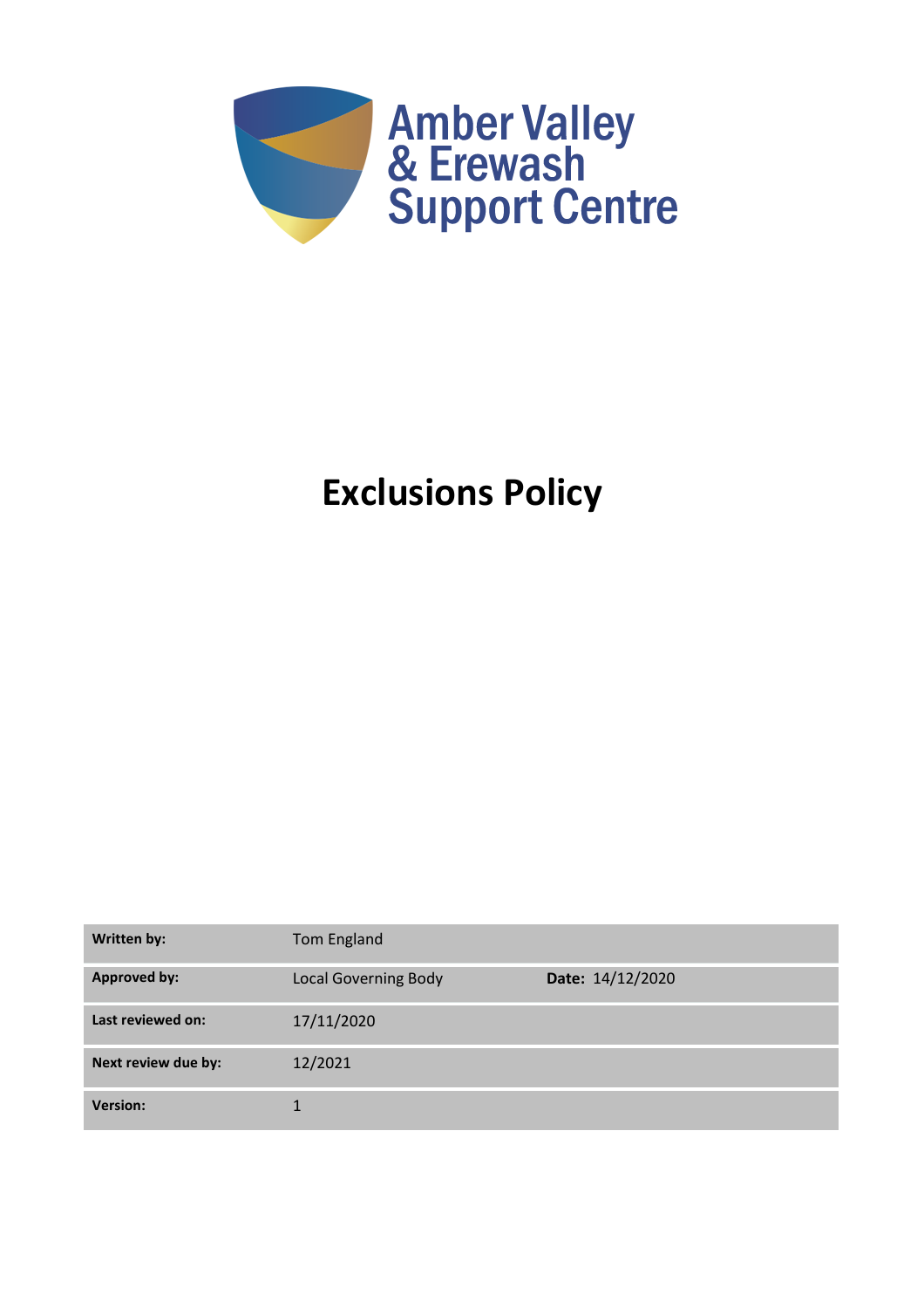# **Contents**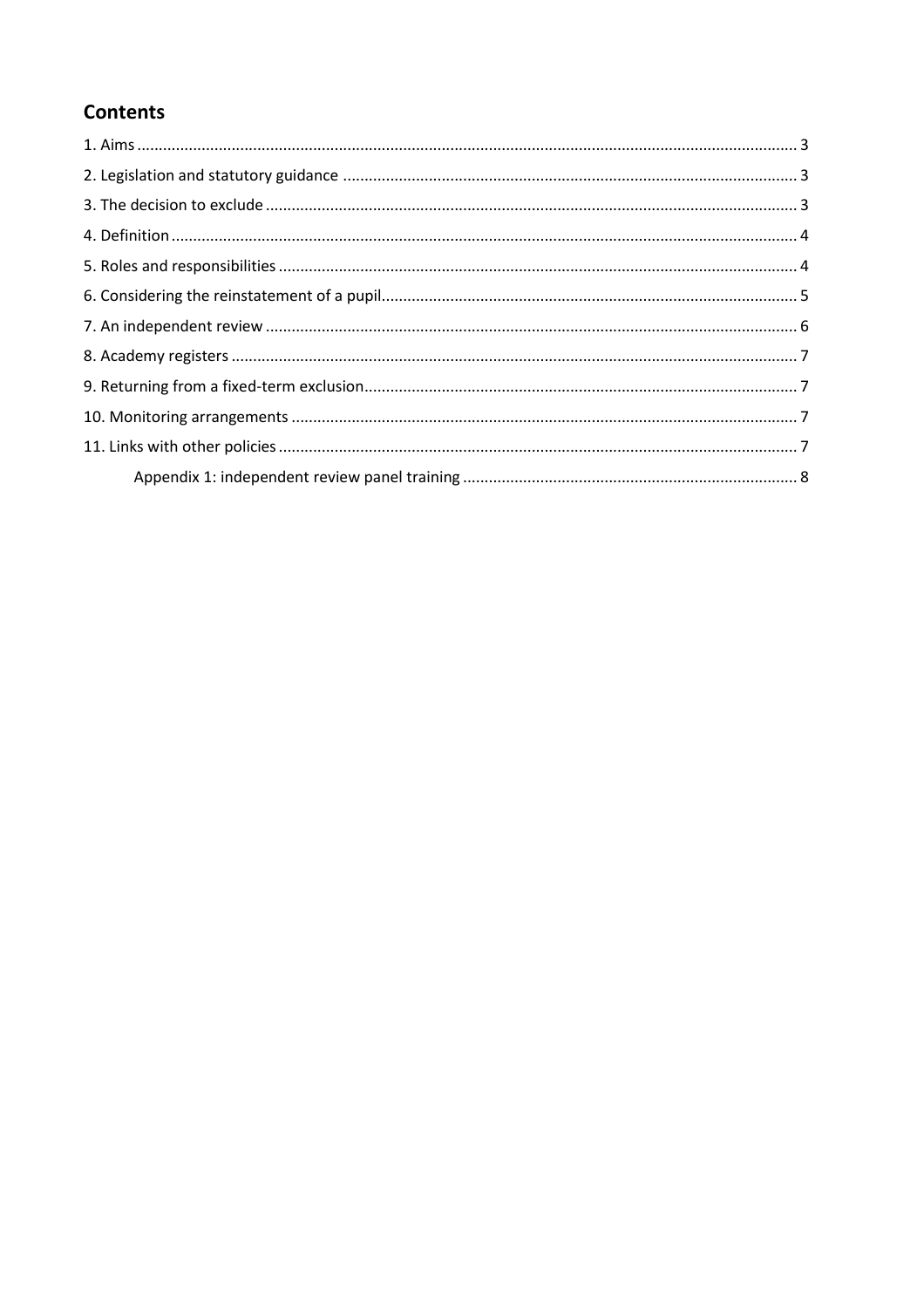## **1. Aims**

Our academy aims to ensure that:

- The exclusions process is applied fairly and consistently
- The exclusions process is understood by governors, staff, parents and pupils
- Pupils in the academy are safe and happy
- Pupils do not become NEET (not in education, employment or training)

## **2. Legislation and statutory guidance**

This policy is based on statutory guidance from the Department for Education: Exclusion from maintained schools, [academies and pupil referral units \(PRUs\) in England.](https://www.gov.uk/government/publications/school-exclusion)

It is based on the following legislation, which outline schools' powers to exclude pupils:

- Section 52 of the [Education Act 2002,](http://www.legislation.gov.uk/ukpga/2002/32/section/52) as amended by the [Education Act 2011](http://www.legislation.gov.uk/ukpga/2011/21/contents/enacted)
- [The School Discipline \(Pupil Exclusions and Reviews\) \(England\) Regulations 2012](http://www.legislation.gov.uk/uksi/2012/1033/made)
- Sections 64-68 of the [School Standards and Framework Act 1998](http://www.legislation.gov.uk/ukpga/1998/31)

In addition, the policy is based on:

- Part 7, chapter 2 of the [Education and Inspections Act 2006,](http://www.legislation.gov.uk/ukpga/2006/40/part/7/chapter/2) which looks at parental responsibility for excluded pupils
- Section 579 of the **Education Act 1996**, which defines 'school day'
- The [Education \(Provision of Full-Time Education for Excluded Pupils\) \(England\) Regulations 2007,](http://www.legislation.gov.uk/uksi/2007/1870/contents/made) as amended by [The Education \(Provision of Full-Time Education for Excluded Pupils\) \(England\) \(Amendment\) Regulations 2014](http://www.legislation.gov.uk/uksi/2014/3216/contents/made)

This policy complies with our funding agreement and articles of association.

#### **3. The decision to exclude**

Only the headteacher, or acting headteacher, can exclude a pupil from the academy. A permanent exclusion will be taken as a last resort.

Our academy is aware that off-rolling is unlawful. Ofsted defines off-rolling as:

"…the practice of removing a pupil from the school roll without a formal, permanent exclusion or by encouraging a parent to remove their child from the school roll, when the removal is primarily in the interests of the school rather than in the best interests of the pupil."

We are committed to following all statutory exclusions procedures to ensure that every child receives an education in a safe and caring environment.

A decision to exclude a pupil will be taken only:

- In response to serious or persistent breaches of the academy's behaviour policy, **and**
- If allowing the pupil to remain in the academy would seriously harm the education or welfare of others.

Before deciding whether to exclude a pupil, either permanently or for a fixed period, the headteacher will:

- Consider all the relevant facts and evidence, including whether the incident(s) leading to the exclusion were provoked
- Allow the pupil to give their version of events
- Consider if the pupil has special educational needs (SEN).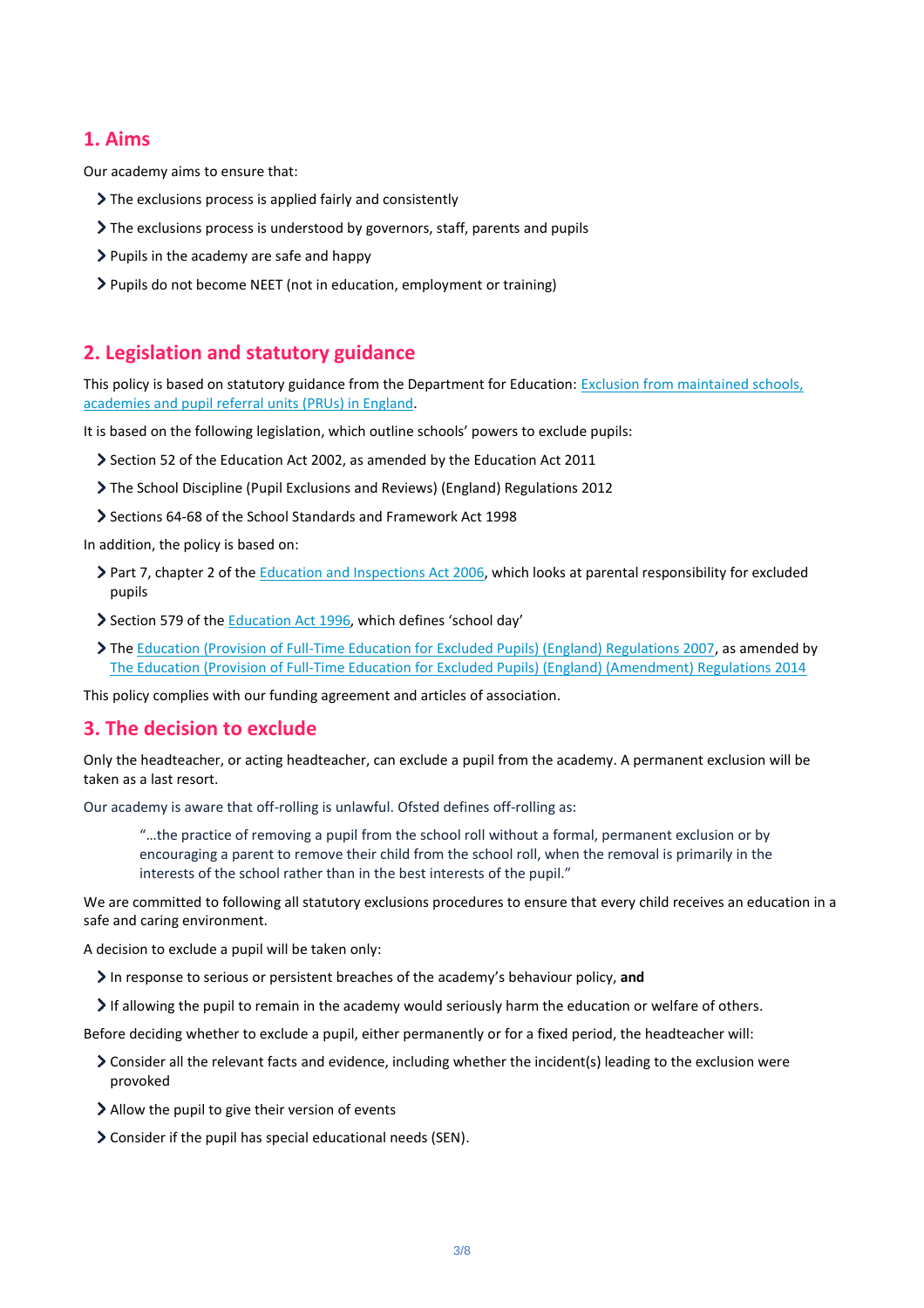## **4. Definition**

For the purposes of exclusions, the academy day is defined as any day on which there is a session. Therefore, INSET or staff training days do not count as an academy day.

# **5. Roles and responsibilities**

#### **5.1 The Headteacher**

#### **Informing parents**

The Headteacher will immediately provide the following information, in writing, to the parents of an excluded pupil:

- $\triangleright$  The reason(s) for the exclusion
- The length of a fixed-term exclusion or, for a permanent exclusion, the fact that it is permanent
- Information about parents' right to make representations about the exclusion to the governing board and how the pupil may be involved in this
- Where there is a legal requirement for the governing board to meet to consider the reinstatement of a pupil, and that parents have a right to attend a meeting, be represented at a meeting (at their own expense) and to bring a friend.

The Headteacher will also notify parents by the end of the afternoon session on the day their child is excluded that for the first 5 school days of an exclusion, or until the start date of any alternative provision where this is earlier, parents are legally required to ensure that their child is not present in a public place during academy hours without a good reason. Parents may be given a fixed penalty notice or prosecuted if they fail to do this.

If alternative provision is being arranged, the following information will be included when notifying parents of an exclusion:

- The start date for any provision of full-time education that has been arranged
- The start and finish times of any such provision, including the times for morning and afternoon sessions, where relevant
- $\sum$  The address at which the provision will take place
- $\geq$  Any information required by the pupil to identify the person they should report to on the first day

Where this information on alternative provision is not reasonably ascertainable by the end of the afternoon session, it may be provided in a subsequent notice, but it will be provided no later than 48 hours before the provision is due to start. The only exception to this is where alternative provision is to be provided before the sixth day of an exclusion, in which case the information can be provided with less than 48 hours' notice with parents' consent.

#### **Informing the governing board and local authority**

The Headteacher will immediately notify the governing board and the local authority (LA) of:

- A permanent exclusion, including when a fixed-period exclusion is made permanent
- Exclusions which would result in the pupil being excluded for more than 5 school days (or more than 10 lunchtimes) in a term
- Exclusions which would result in the pupil missing a public examination

For a permanent exclusion, if the pupil lives outside the LA in which the academy is located, the Headteacher will also immediately inform the pupil's 'home authority' of the exclusion and the reason(s) for it without delay.

For all other exclusions, the Headteacher will notify the governing board and LA once a term.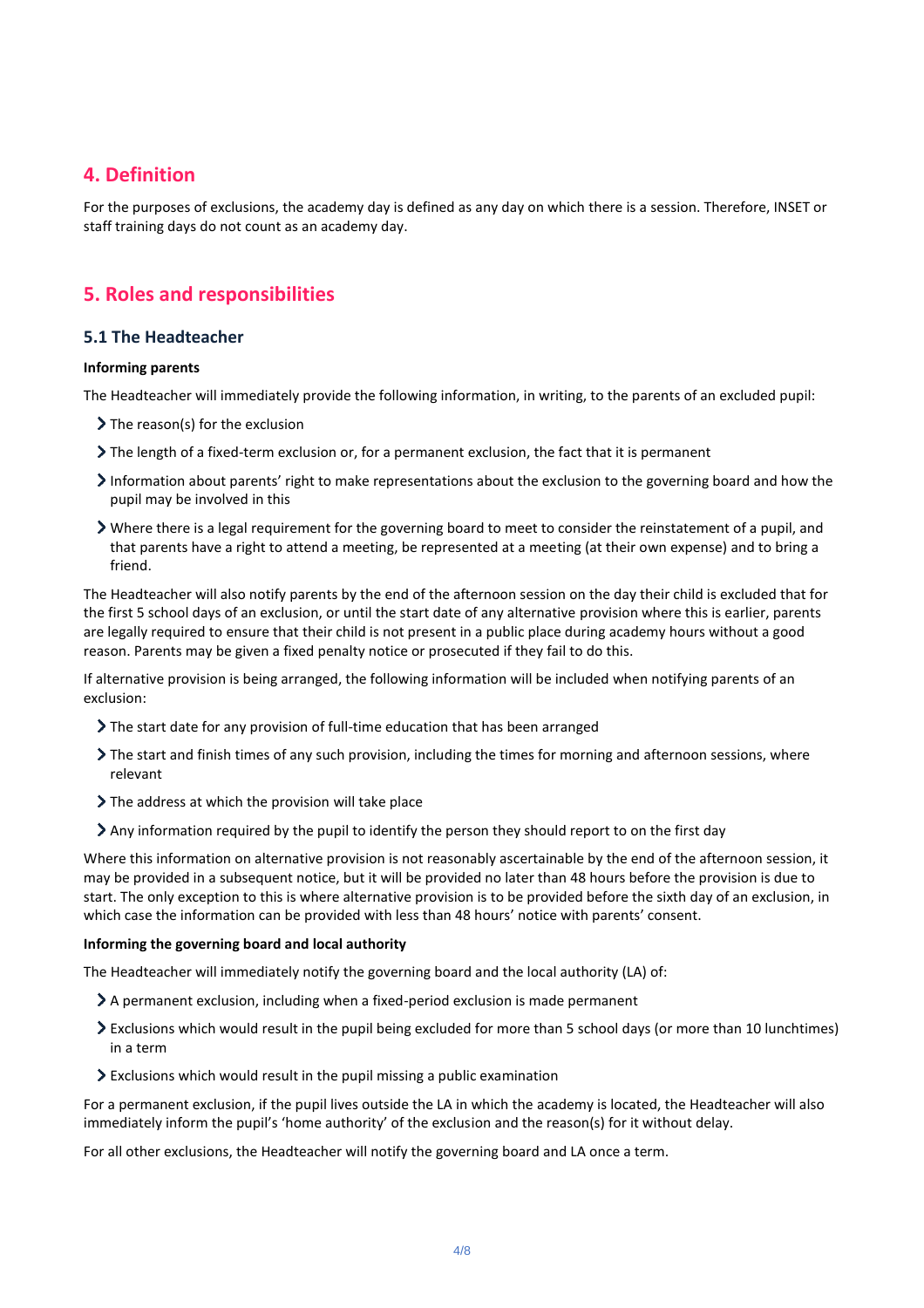#### **5.2 The governing board**

The governing board has a duty to consider the reinstatement of an excluded pupil (see section 6)

Within 14 days of receipt of a request, the governing board will provide the secretary of state and the LA with information about any exclusions in the last 12 months.

For a fixed-period exclusion of more than 5 academy days, the governing board will arrange suitable full-time education for the pupil. This provision will begin no later than the sixth day of the exclusion.

Provision does not have to be arranged for pupils in the final year of compulsory education who do not have any further public examinations to sit.

#### **5.3 The LA**

For permanent exclusions, the LA is responsible for arranging suitable full-time education to begin no later than the sixth day of the exclusion.

# **6. Considering the reinstatement of a pupil**

The Governing Body will consider the reinstatement of an excluded pupil within 15 academy days of receiving the notice of the exclusion if:

The exclusion is permanent

It is a fixed-term exclusion which would bring the pupil's total number of academy days of exclusion to more than 15 in a term

It would result in a pupil missing a public examination

If requested to do so by parents, the Governing Body will consider the reinstatement of an excluded pupil within 50 academy days of receiving notice of the exclusion if the pupil would be excluded from the academy for more than 5 academy days, but less than 15, in a single term.

Where an exclusion would result in a pupil missing a public examination, the Governing Body will consider the reinstatement of the pupil before the date of the examination. If this is not practicable, the Governing Body will consider the exclusion and decide whether or not to reinstate the pupil.

The Governing Body can either:

- Decline to reinstate the pupil, or
- Direct the reinstatement of the pupil immediately, or on a particular date.

In reaching a decision, the Governing Body will consider whether the exclusion was lawful, reasonable and procedurally fair and whether the Headteacher followed their legal duties. They will decide whether or not a fact is true 'on the balance of probabilities', which differs from the criminal standard of 'beyond reasonable doubt', as well as any evidence that was presented in relation to the decision to exclude.

Minutes will be taken of the meeting, and a record of evidence considered kept. The outcome will also be recorded on the pupil's educational record.

The Governing Body will notify, in writing, the Headteacher, parents and the LA of its decision, along with reasons for its decision, without delay.

Where an exclusion is permanent, the Governing Body's decision will also include the following:

> The fact that it is permanent

Notice of parents' right to ask for the decision to be reviewed by an independent review panel, and:

- The date by which an application for an independent review must be made
- The name and address to whom an application for a review should be submitted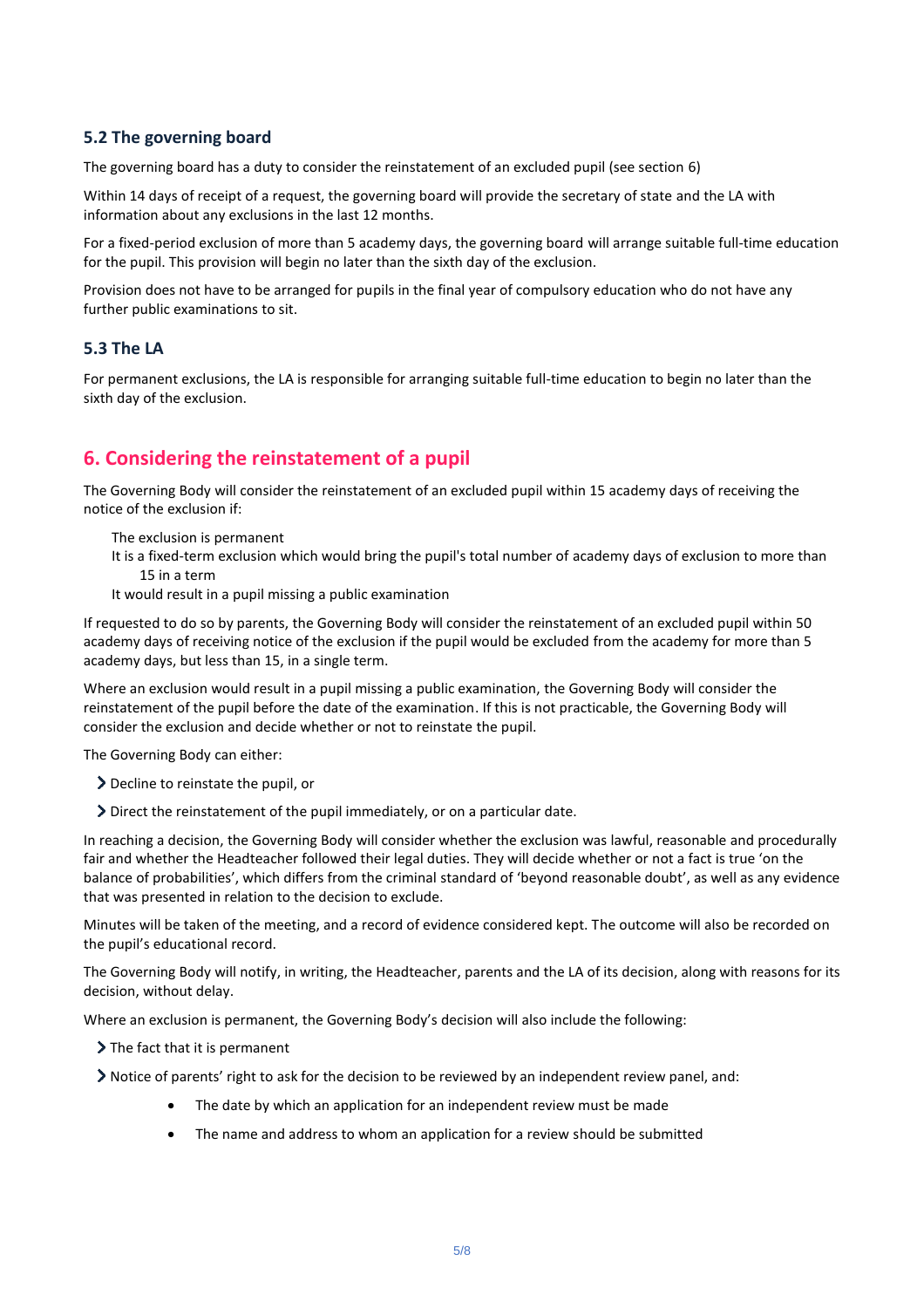- That any application should set out the grounds on which it is being made and that, where appropriate, reference to how the pupil's SEN are considered to be relevant to the exclusion
- That, regardless of whether the excluded pupil has recognised SEN, parents have a right to require the LA to appoint an SEN expert to attend the review
- Details of the role of the SEN expert and that there would be no cost to parents for this appointment
- That parents must make clear if they wish for an SEN expert to be appointed in any application for a review
- That parents may, at their own expense, appoint someone to make written and/or oral representations to the panel, and parents may also bring a friend to the review
- That if parents believe that the exclusion has occurred as a result of discrimination, they may make a claim under the Equality Act 2010 to the first-tier tribunal (special educational needs and disability), in the case of disability discrimination, or the county court, in the case of other forms of discrimination. A claim of discrimination made under these routes should be lodged within 6 months of the date on which the discrimination is alleged to have taken place

# **7. An independent review**

If parents apply for an independent review, the academy trust will arrange for an independent panel to review the decision of the Governing Board not to reinstate a permanently excluded pupil.

Applications for an independent review must be made within 15 academy days of notice being given to the parents by the Governing Body of its decision to not reinstate a pupil.

A panel of 3 or 5 members will be constituted with representatives from each of the categories below. Where a 5 member panel is constituted, 2 members will come from the Governors category and 2 members will come from the Headteacher category.

- A lay member to chair the panel who has not worked in any school/academy in a paid capacity, disregarding any experience as a school/academy governor or volunteer
- Academy/school governors who have served as a governor for at least 12 consecutive months in the last 5 years, provided they have not been teachers or Headteachers during this time
- Headteachers or individuals who have been a Headteacher within the last 5 years

A person may not serve as a member of a review panel if they:

- Are a Trustee of the academy trust, or Governing Board of the excluding academy
- Are the Headteacher of the excluding academy, or have held this position in the last 5 years
- Are an employee of the academy trust, or the Governing Board, of the excluding academy (unless they are employed as a Headteacher at another school)
- Have, or at any time have had, any connection with the academy trust, academy, Governing Board, parents or pupil, or the incident leading to the exclusion, which might reasonably be taken to raise doubts about their impartially
- Have not had the required training within the last 2 years (see appendix 1 for what training must cover)

A clerk will be appointed to the panel.

The independent panel will decide one of the following:

- Uphold the Governing Board's decision
- Recommend that the Governing Board reconsiders reinstatement
- Quash the Governing Board's decision and direct that they reconsider reinstatement (only when the decision is judged to be flawed)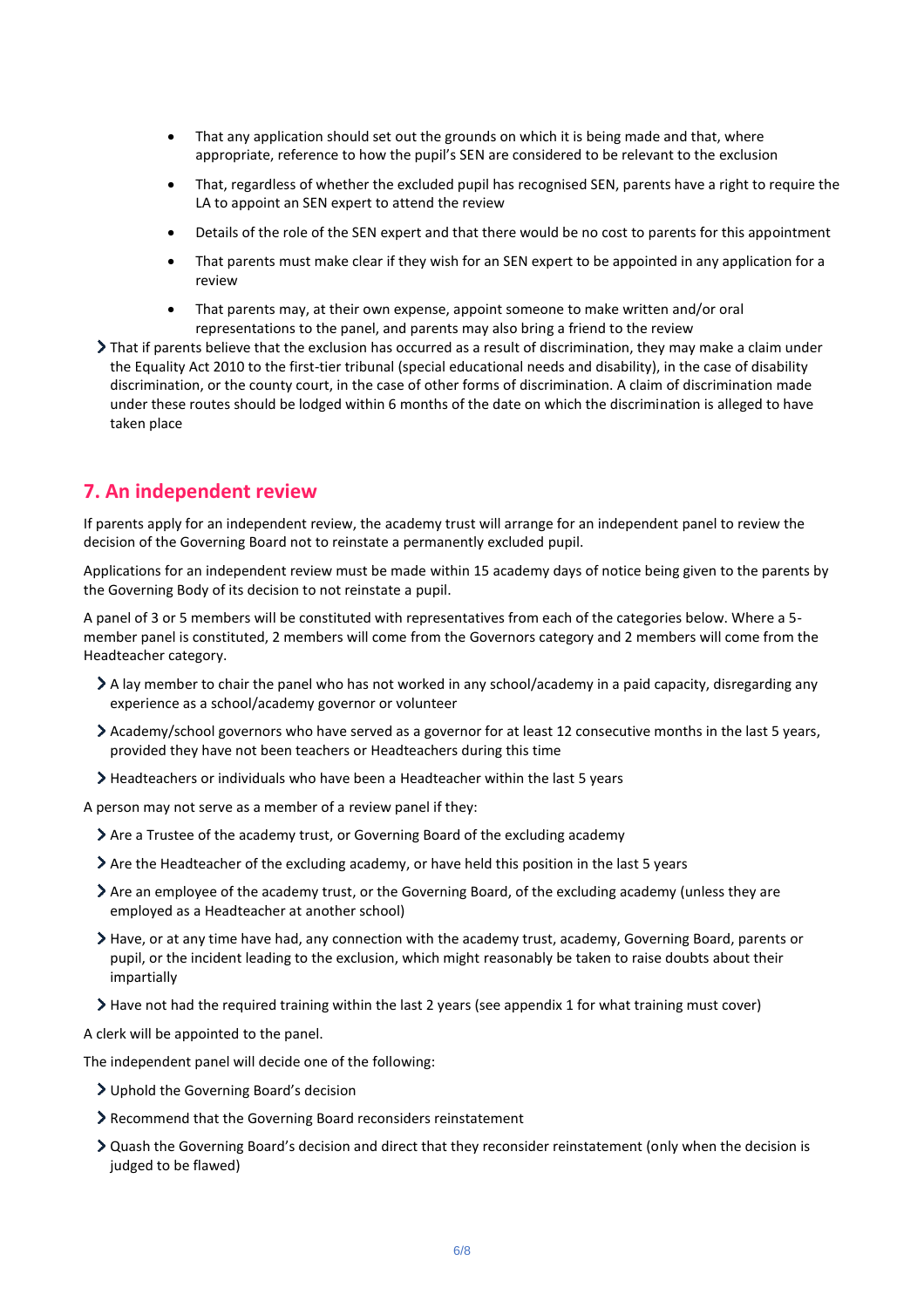The panel's decision can be decided by a majority vote. In the case of a tied decision, the chair has the casting vote.

# **8. Academy registers**

A pupil's name will be removed from the academy admissions register if:

- ▶ 15 academy days have passed since the parents were notified of the exclusion panel's decision to not reinstate the pupil and no application has been made for an independent review panel, or
- The parents have stated in writing that they will not be applying for an independent review panel

Where an application for an independent review has been made, the Governing Board will wait until that review has concluded before removing a pupil's name from the register.

Where alternative provision has been made for an excluded pupil and they attend it, code B (education off-site) or code D (dual registration) will be used on the attendance register.

Where excluded pupils are not attending alternative provision, code E (absent) will be used.

# **9. Returning from a fixed-term exclusion**

Following a fixed-term exclusion, a re-integration meeting will be held involving the pupil, parents, a member of senior staff and other staff, where appropriate.

The following measures may be implemented when a pupil returns from a fixed-term exclusion:

A meeting will be held with a senior member of the leadership team, ideally the site lead where the exclusion happened, parent/carer and pupil to review the exclusion incident. A supportive discussion will be had to try and establish why the incident occurred, what support we can give to support the pupil so it doesn't happen again and what behavioural techniques the pupil can adopt to support them in managing their emotions.

If the pupil is compliant and actively participates in the discussion, then they are expected to engage in their established timetable as soon as possible. However, if the pupil persists with challenging behaviour the pupil may be offered alternative education at one of the other AVESC sites.

## **10. Monitoring arrangements**

J Dix monitors the number of exclusions every term and reports back to the Headteacher and the Headteacher informs the Governing Body.

This policy will be reviewed by the Headteacher every year. At every review, the policy will be shared with the Governing Board.

# **11. Links with other policies**

This exclusions policy is linked to our

- Behaviour policy
- SEND policy and information report
- Attendance policy